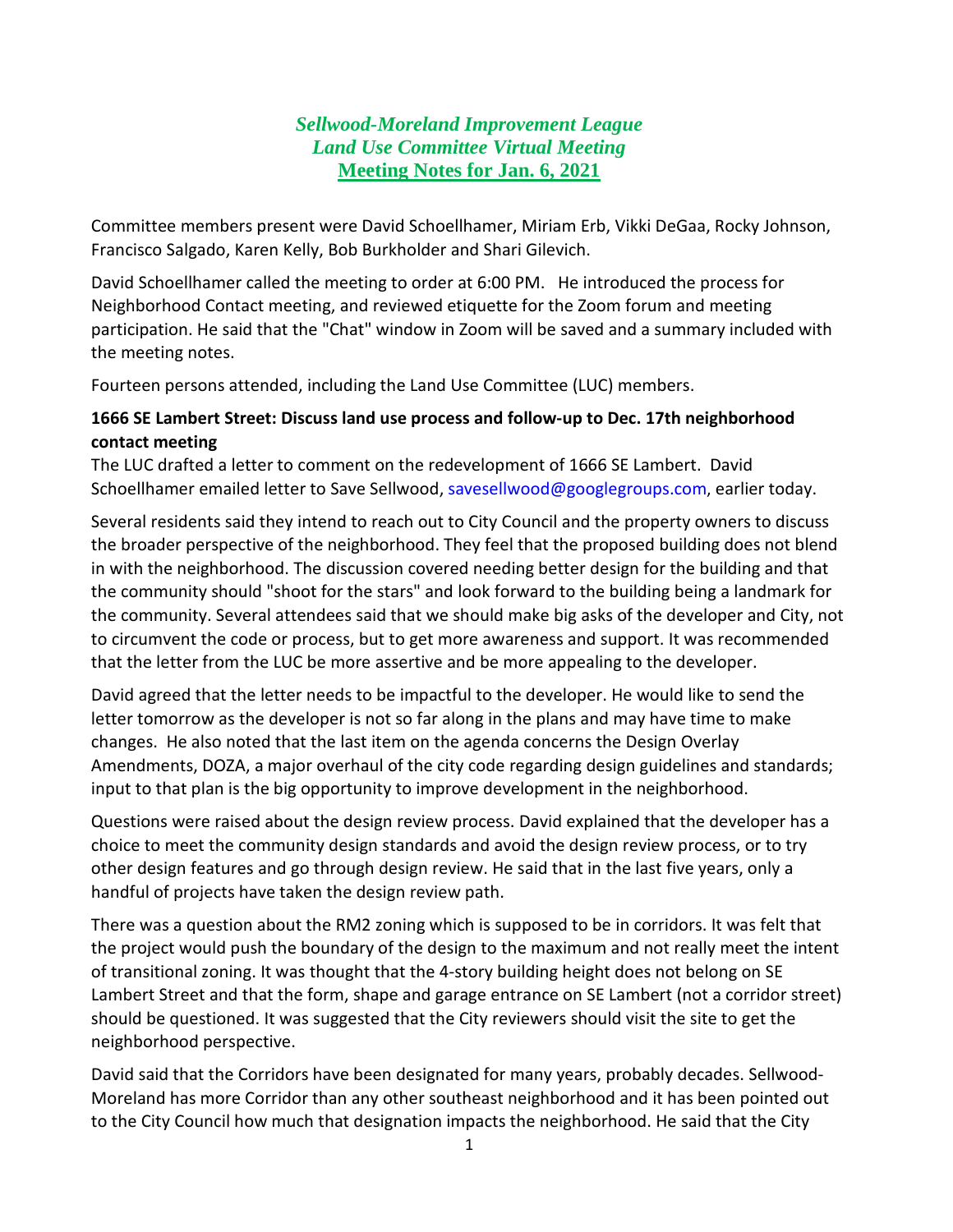would say that the R2.5 zone itself is a transitional zone. The reason the project has a 3-story building on SE 17th is the requirement that the building height not go above the height limit in the R2.5 zone within 15 feet of the street.

David summarized the design ideas in the letter to the developer. Additional comments: the landscape plan and elevation plan were needed so the community can better comment on the project; need to schedule a follow-up meeting with the developer; a traffic study (including crosswalk design) was suggested; and, request that the developer address tree preservation and affordability issues, and also that he compare the buildings' design to the design guidelines summarized on the last page.

Other comments from attendees were that effort is needed to make this big structure look less blocky, such as with step backs on top floors, interesting facades, and more greenery. Sellwood Library is an example of a great design, and an architect should want their new building to be the new benchmark of great design. The proposed building is monolithic, flat and ugly; extra height (5 stories at the garage entrance on SE Lambert) is an issue; community needs to know the actual height. Concerns were that the building is being made as cheaply as possible and that it's not built to last. David said that the LUC has asked for design treatment above the garage to break up the flat façade.

Comments on the letter being sent to the developer: It needs to be more direct and not passive. Recommended that we start with 3 major asks and follow that with the other comments. Ideas for these priorities were about materials; redesign of buildings (such as step backs on top floors and greenery) to moderate the building mass; use of a better type of window (not vinyl); and advocate for recessed windows.

David repeated that the letter needs to get to the developer soon so the developer can prepare revisions to present at the LUC meeting on February 3rd. He would like the developer to have the landscape plan available for that meeting and show what will happen to the existing large trees on the site. David will send the letter to the Save Sellwood group and to the developer by the end of the week.

## **Neighborhood contact rules**

Concerns about the on-site sign required for projects were discussed. Currently the City has only one template that includes two steps that do not necessarily apply to every project. (For example, when a project meets the Community Design Standards, it does not have to go through a Land Use Review hearing.) The sign does state that the steps apply only to some projects, but that only adds to the confusion.

The second issue is that the City no longer distributes the meeting ground rules. David suggested sending a letter to the Bureau of Development Services, BDS, requesting that the City provide two templates for the on-site sign and that they return to sending out the meeting ground rules with correspondence.

Attendees discussed how they learned about the neighborhood contact meeting. Several people said the on-site sign was very helpful. One resident had created a flyer and distributed that to neighbors to advise them of the meeting.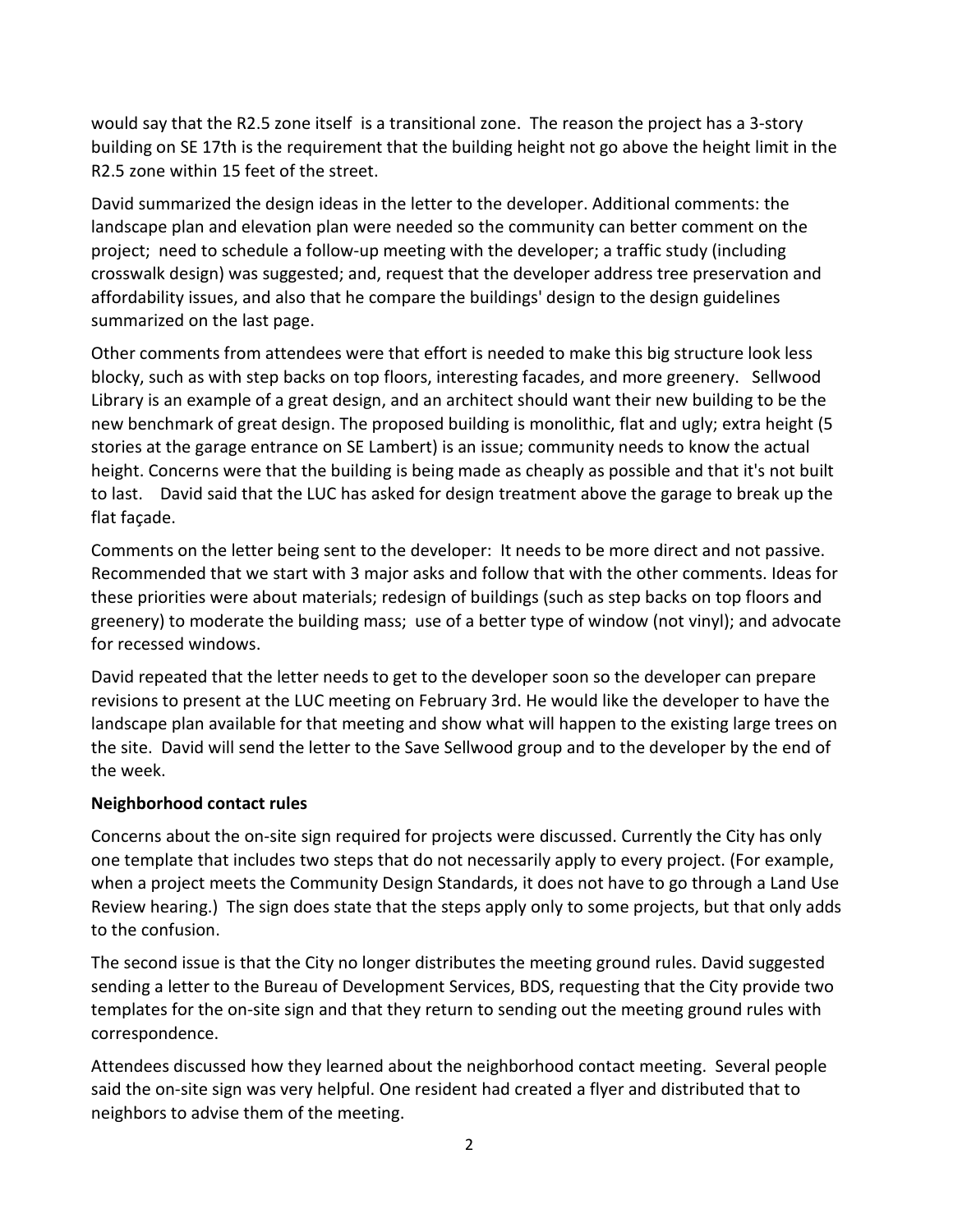Bob Burkholder, liaison from the SMILE Board on the Land Use Committee, said that the Board would not need to weigh in on this.

**DOZA: Our response and advocacy plan.** DOZA has been in the works for three years and before the Planning Commission for 1 1/2 years. The LUC commented on the plan throughout the process, focused on Community Design Standards because they are used so often for projects in the neighborhood. The Planning Commission did not adopt our previous testimony**.** The DOZA recommendations now go to City Council, but not before March 2021.

We didn't get a lot of feedback from Planning Commission except that the "bottom-middle-top" design was viewed as an European concept and they don't want to bias the standards with European concepts.

To respond to this dismissal of our guidelines, the idea was to research non-western architecture and compare those building design elements with what we have in the Main Street design guidelines. A source on non-western architecture was found from a University of Idaho class: https://www.webpages.uidaho.edu/arch499/nonwest/syllabus.htm. The materials show that many design features in the Main Street guidelines are common in a variety of non-western structures. He asked the LUC members to divide up the list and identify features that appear similar or consistent with the features that we have advocated and supported. This information would be compiled as an appendix to the testimony that we submit to show the breadth of cultures with these architectural features and that, in fact, these design elements are multicultural.

It was recommended that we further prioritize our input the DOZA process. Focus on one, two or three key items so that they're not lost in the detail, and be assertive in advocating for them. It would also be effective to meet with City Council members.

David said that he did not think of a priority as a specific feature, such as bottom-middle-top, but rather to prioritize that we want the Main Street Design Guidelines to be part of DOZA and that, where the city has already designated a Main Street overlay, we want projects to be required to use the main street guidelines. It was noted that the Main Street design guidelines still must be part of the City's process or they won't be used.

David will send the University of Idaho link to LUC members and requested that members divide up the material and annotate features of the non-western structures that are consistent with design elements from our guidelines. The LUC will review and discuss at a future meeting to prepare comments on DOZA.

Because the City Council will have the DOZA hearing soon, David said that we need someone to step forward and coordinate meetings with commissioners, get people to write many letters on this issue to Council, and, when there's a hearing, get a dozen or more people to attend. Vikki said she would contact Drew who has been interested in this effort.

Concerns were voiced about the overall view of the City. The neighborhood has been working on ways to support buildings that will last and buildings that we love, like the library. But, it seems that the city is saying that people from other countries, people of color or people who don't have a place to live right now don't care if a building is beautiful or not. We also want to help developers